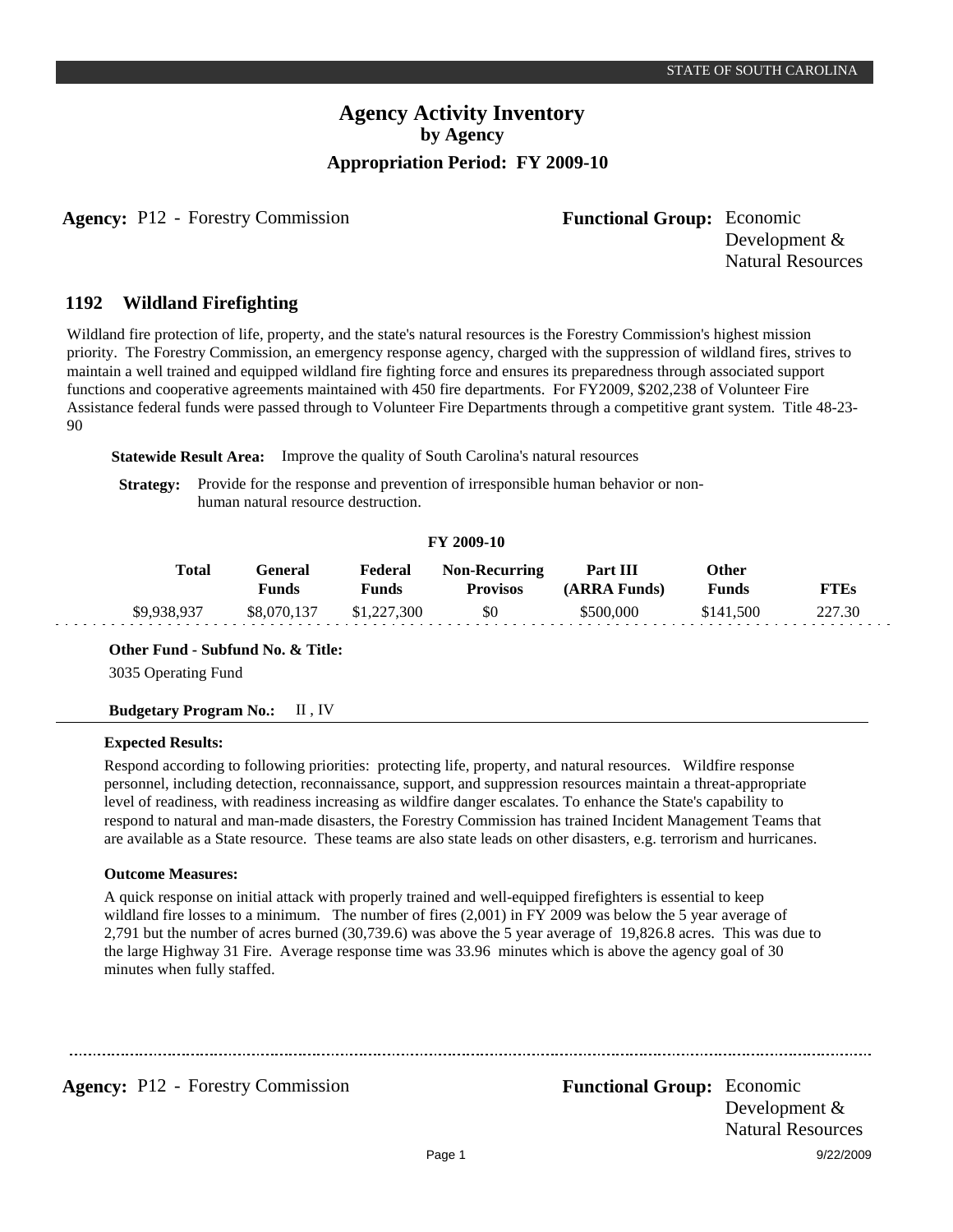#### **Wildland Fire Prevention 1193**

With South Carolina's population expanding into forested areas, creating the Wildland Urban Interface (WUI), the Forestry Commission works diligently to inform homeowners, community leaders, developers and planners in strategies for reducing the risks to wildland fire and thereby protecting their homes and communities. 95% of the wildfires are human caused(5% were caused by lightning). 44% of the fires were caused by escaped debris burns and 23% of the fires were caused by arson. Over the years many homes and structures have been lost to wildfire. This was especially true on the Highway 31 Fire in which 183 structures were destroyed plus \$17 million in timber. To raise awareness of this problem, the commission conducts homeowner and community leader workshops; develops Community Wildfire Protection Plans based on those communities assessed at high risk to wildfire; recommend hazardous fuels reduction projects to reduce hazardous fuel loads; coordinates with local fire departments; conducts smoke management workshops; investigates wildfires to determine cause and origin; enforces the state's outdoor burning laws; Title 48-23-90.

**Statewide Result Area:** Improve the quality of South Carolina's natural resources

**Strategy:** Provide for and expand programs aimed at individual-level citizen stewardship and education.

|              |                         |                  | FY 2009-10                              |                          |                              |             |
|--------------|-------------------------|------------------|-----------------------------------------|--------------------------|------------------------------|-------------|
| <b>Total</b> | <b>General</b><br>Funds | Federal<br>Funds | <b>Non-Recurring</b><br><b>Provisos</b> | Part III<br>(ARRA Funds) | <b>Other</b><br><b>Funds</b> | <b>FTEs</b> |
| \$973.894    | \$323.894               | \$650,000        | \$0                                     | \$0                      | \$0                          | 24.10       |

**Other Fund - Subfund No. & Title:**

### **Budgetary Program No.:** II , IV

### **Expected Results:**

Reduction of wildland fires, especially those caused by debris burning and woods arson which are directly associated with risks to life, property and natural resources; homeowners learning to fireproof their homes and surrounding landscapes; developers and planners incorporating wildfire prevention measures in new developments; increased public awareness of safe and proper techniques in outdoor burning of debris; and an increased public awareness of outdoor burning laws. Active enforcement of outdoor burning laws adds emphasis to the fire education message. Based on individual qualifications, personnel will serve in varying capacities on the fire line or in a support capacity on an Incident Management Team.

### **Outcome Measures:**

 A statewide wildfire prevention awareness effort was made across the state prior to the spring wildfire season of 2009 to promote safe debris burning. In cooperation with and assistance from local fire departments, team members distributed "Think Before You Burn" promotional materials to over 1,225 schools, businesses and public buildings. Think Before You Burn informational brochures and other items were distributed in each of the counties along specific rural trap lines. Some Firewise information was also distributed. Spanish versions were distributed in appropriate areas. Demonstrations on how to burn yard debris carefully and properly were conducted for the media to use on their nightly coverage in areas where communities at risk from wildfire are situated and where debris burn escapes are a primary cause of wildfires. Interviews were conducted with local media, public service announcements were distributed and billboards placed in areas to increase public awareness. Think Before You Burn caution-like signs were installed near fire departments and other highly visible locations in targeted high risk communities. Team members conducted burn site inspections for homeowners who were conducting debris burns. During the year SCFC officers investigated 982 fires and issued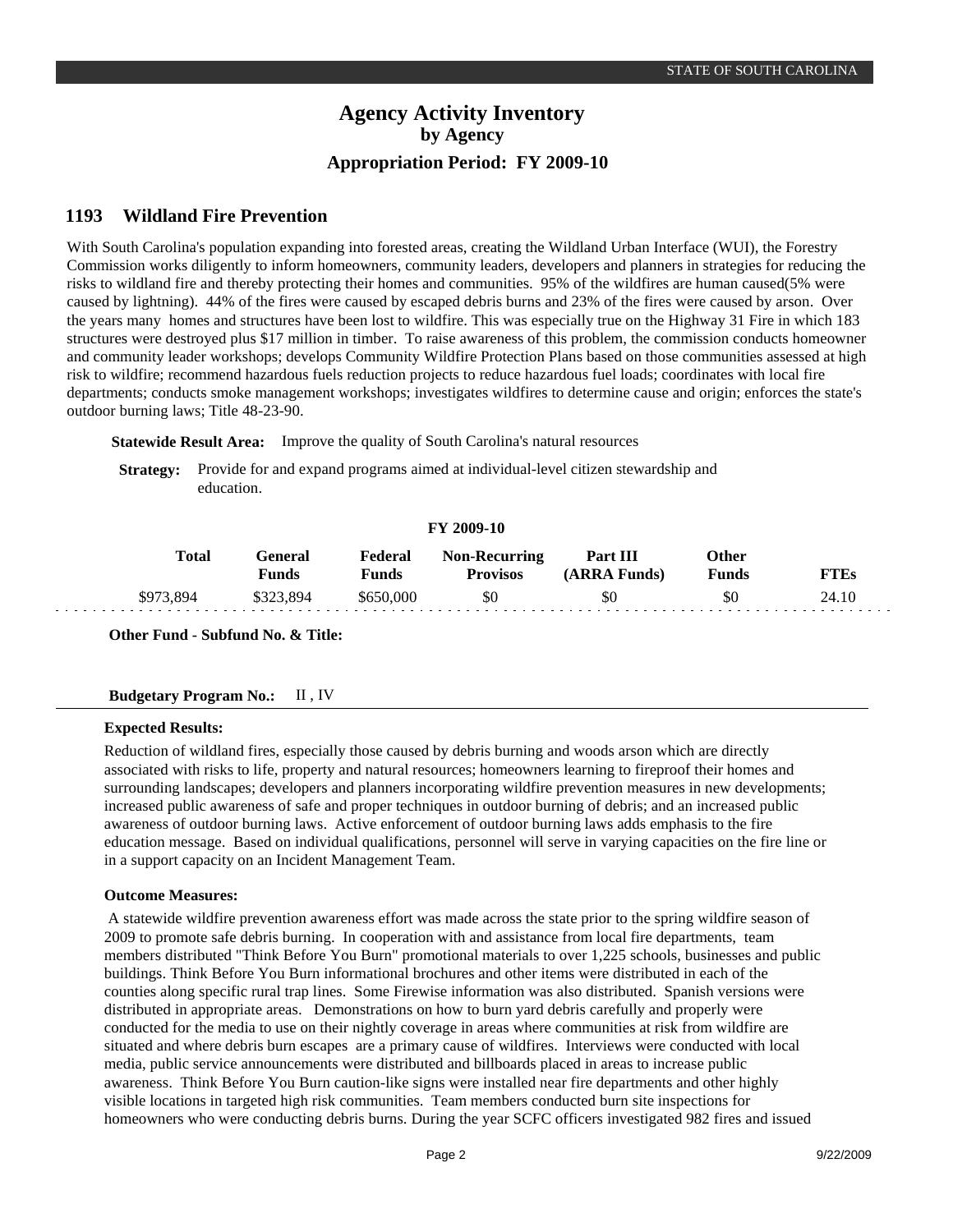a total of 278 citations for fire law violations.

**Agency:** P12 - Forestry Commission **Functional Group:** Economic Development & Natural Resources

#### **Law Enforcement - Timber Theft, Fraud and Arson Investigation 1194**

Investigate all reported timber theft and timber transaction crimes on state and private lands. Investigators are trained in technical forestry issues including forestry, forest products measurements, timber sales processes and procedures, and timber trespass in addition to standard law enforcement procedures. Cooperate with U. S. Forest Service law enforcement, forest industry security agents, as well as local law enforcement. Primary victims are the elderly, minorities and absentee landowners. Title 48-23-90 Personnel involved in these activities also support the agency's wildland fire suppression effort during periods of high fire activity and on large and extended attack fires.

**Statewide Result Area:** Improve the quality of South Carolina's natural resources

**Strategy:** Provide for the marketing and enhancement of the economic and social value of SC's natural resources.

|              |                         |                  | F I 2009-10                             |                          |                       |      |
|--------------|-------------------------|------------------|-----------------------------------------|--------------------------|-----------------------|------|
| <b>Total</b> | General<br><b>Funds</b> | Federal<br>Funds | <b>Non-Recurring</b><br><b>Provisos</b> | Part III<br>(ARRA Funds) | Other<br><b>Funds</b> | FTEs |
| \$277,360    | \$247.360               | \$0              | \$0                                     | \$0                      | \$30,000              | 5.00 |

**FY 2009-10**

**Other Fund - Subfund No. & Title:**

3035 Operating Fund

**Budgetary Program No.:** II

## **Expected Results:**

Identification and prosecution of persons committing forest products theft and fraud and other criminal acts related to timberland and its uses. Reduction in the number of theft and fraud cases over time and/or the monetary loss associated with those cases. Based on individual qualifications, personnel will serve in varying capacities on the fire line or in a support capacity on an Incident Command Management team. Officers also assist the State Law Enforcement Division and County law enforcement agencies with marijuana eradication and other enforcement issues.

### **Outcome Measures:**

SCFC Law Enforcement Investigators investigated 111 timber theft/fraud cases which represented a loss of \$484,765 to the victims. SCFC collected and returned to the landowners \$304,826 or 62% of that money. Agents investigated 35 arson fires and arrested five subjects for arson that accounted for 30 fires. Arson is a historically difficult crime to prove and this figure represents an impressive 85% arrest rate. During FY 09 SCFC Law Enforcement Officers saw an increase in the theft of pine straw, a valuable forest product. SCFC Officers made 37 prosecutions for pine straw related offenses, resulting in the collection of \$8,907 in fines and deterrence of hundreds of thousands of dollars in additional thefts.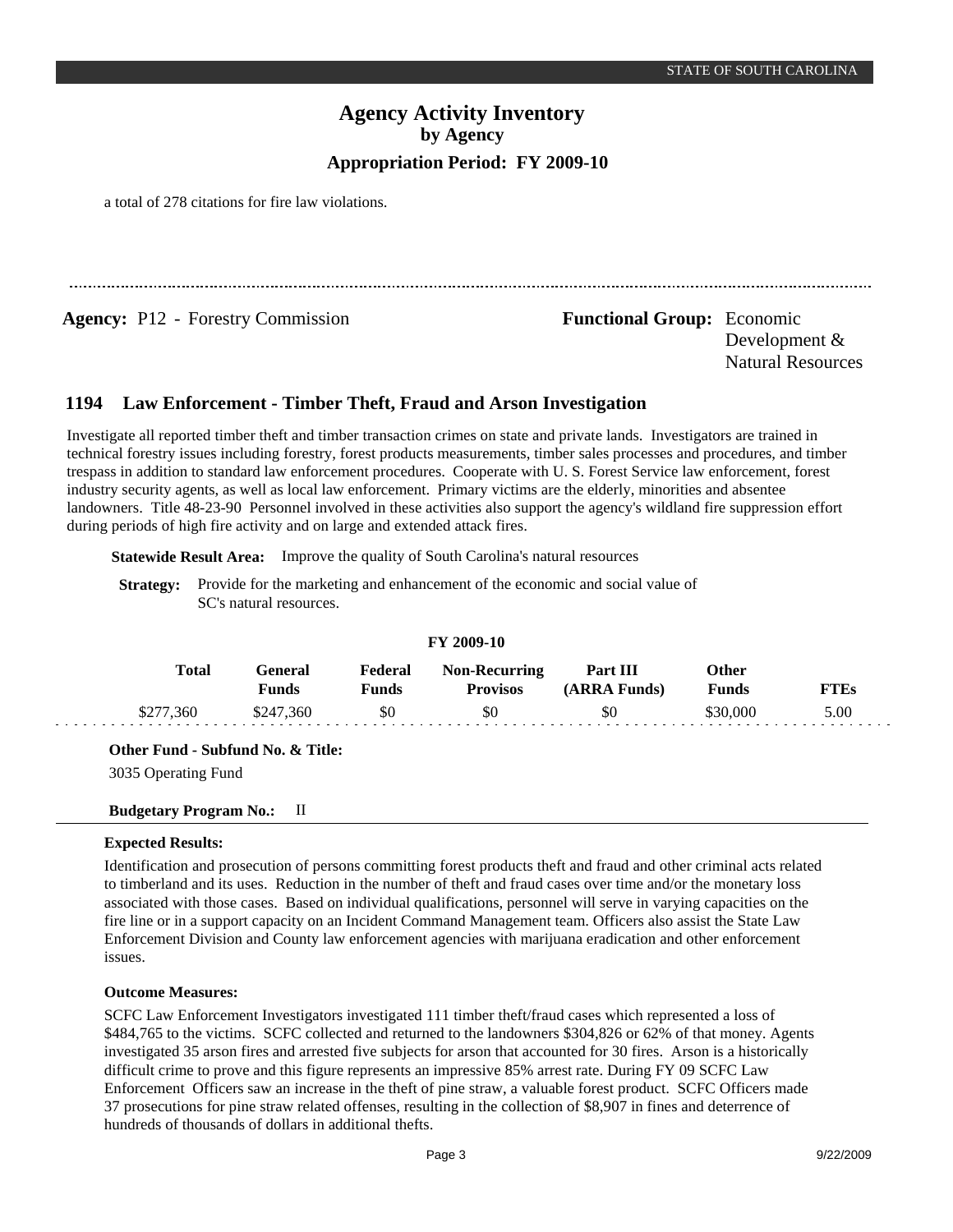**Agency:** P12 - Forestry Commission **Functional Group:** Economic

Development & Natural Resources

#### **Forest Health - (Insects and Disease) 1195**

Monitors all forest land within the state for outbreaks of serious insect pests or diseases including Southern Pine Beetle, Hemlock Woolly Adelgid, Gypsy Moth, exotic bark beetles, Fomes Annosus, Sudden Oak Death, Cogongrass, etc. Works with landowners, forestry professionals, and other state and federal plant professionals to implement management strategies that minimize risks of outbreaks. Detects infestations through the use of aerial and ground survey methods including public reporting. Advises and coordinates with other professionals emergency response measures for control when necessary. Title 48-23-90, 48-29-20 Personnel involved in these activities also support the agency's wildland fire suppression effort during periods of high fire activity and on large and extended attack fires.

**Statewide Result Area:** Improve the quality of South Carolina's natural resources

**Strategy:** Provide for the response and prevention of irresponsible human behavior or nonhuman natural resource destruction.

## **FY 2009-10**

| <b>Total</b> | ÷eneral<br><b>Funds</b> | Federal<br>प <b>unds</b> | <b>Non-Recurring</b><br><b>Provisos</b> | Part III<br>(ARRA Funds) | <b>Other</b><br><b>Funds</b> | TTEs |
|--------------|-------------------------|--------------------------|-----------------------------------------|--------------------------|------------------------------|------|
| \$1,292,130  | 43.464                  | .666<br>ື⊥⊷–⊤∪∙          | \$0                                     | \$0                      | \$0                          | 6.00 |

**Other Fund - Subfund No. & Title:**

## **Budgetary Program No.:** II

## **Expected Results:**

Implements programs to train landowners, forestry and other natural resource professionals in management processes that will prevent outbreaks or minimize their impact. During outbreaks, work done under the program will raise the public awareness of the outbreak, identify locations and advise impacted landowners, and coordinate suppression efforts with all parties needed to effectively control the outbreak. Works to encourage salvage of the affected material that has commercial value. Based on individual qualifications, personnel will serve in varying capacities on the fire line or in a support capacity on an Incident Command Management team.

## **Outcome Measures:**

Increased awareness by the public and resource management professionals. Presentations made to County Forestry Landowner Associations; Nursery, Turfgrass, and Landscape Professionals; Clemson Extension; public/civic organizations; several news articles were prepared and 10 media interviews were conducted; conducted training sessions on forest health for resource professionals and for landowner organizations; 25 resource professionals received direct one-on-one assistance. Number of impacted acres due to insect and disease issues identified and size of impact minimized. A statewide 20% aerial survey was conducted to identify impacted areas, with additional periodic reconnaissances flown in targeted areas; worked cooperatively with USFS, APHIS, and various Clemson University departments to identify and monitor exotic insects and diseases. Laurel Wilt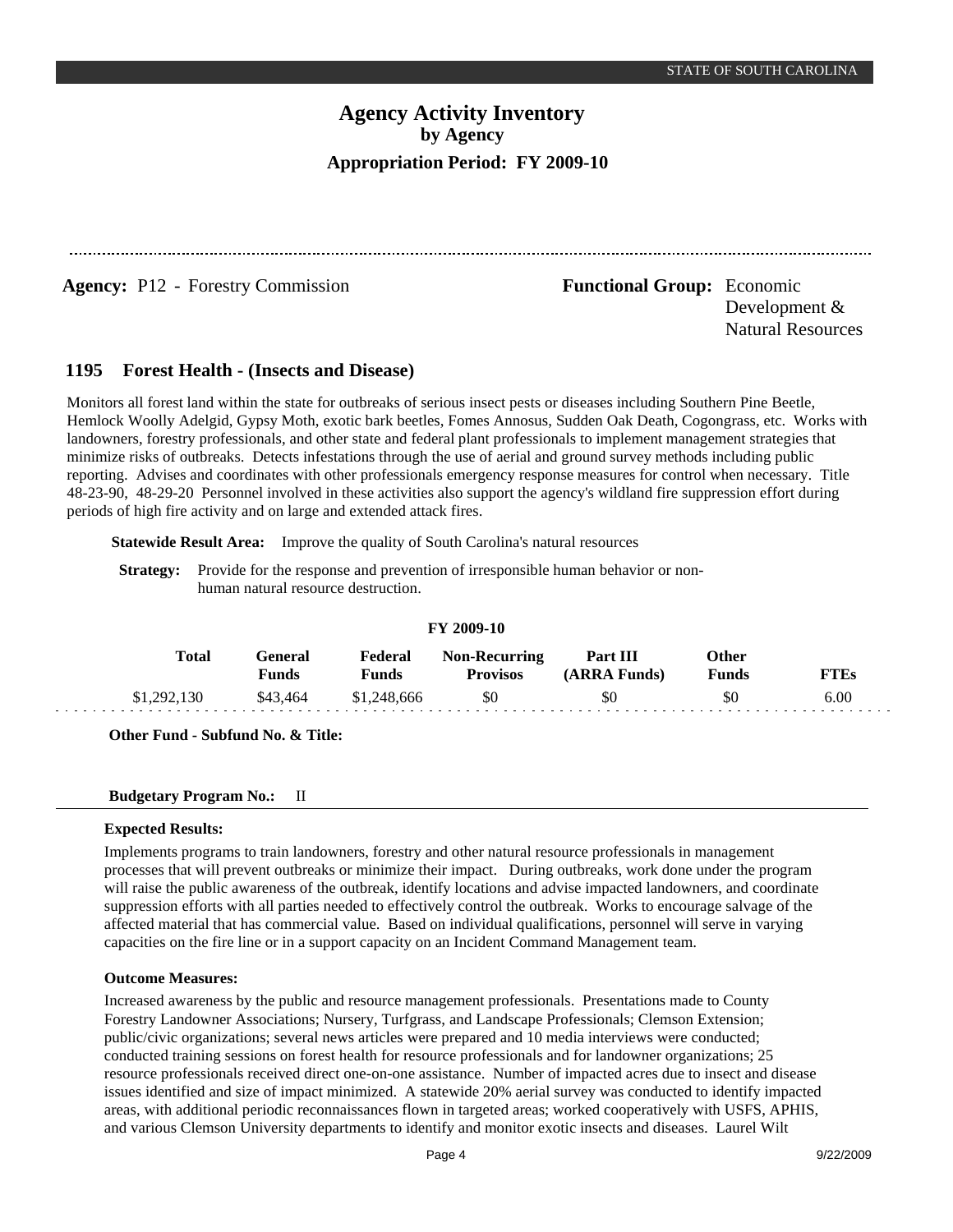Disease was identified in additional counties (total of 11 counties) and a multi-agency investigation continues. Cogongrass was identified in several counties (total of 10 counties; 20 acres); Cogongrass MOU formed among southeastern states. The Southern Pine Beetle Prevention Program, which encourages landowners to implement forest practices that will minimize the effects of Southern Pine Beetle outbreaks, continued with great success, with 7,512 acres receiving treatment this year.

**Agency:** P12 - Forestry Commission Functional Group: Economic Development & Natural Resources

#### **Forest Management Assistance 1196**

The Forestry Commission provides direct assistance to individual private landowners and state agencies that own forest land. Private landowners own 88% of South Carolina's 12.9 million acres of forest land. The number of parcels and landowners requiring service is rapidly increasing. The basic service provided is development of initial customized plans to guide landowners in development and management of their woodlands. A plan includes an inventory of existing vegetation and other natural features, maps, and recommendations to guide the landowner to accomplish his/her identified objectives. Landowners are directed to private consultants for extended or extensive management needs. Title 48-23-90; 48-23-295 Personnel involved in these activities also support the agency's wildland fire suppression effort during periods of high fire activity and on large and extended attack fires.

**Statewide Result Area:** Improve the quality of South Carolina's natural resources

**Strategy:** Provide for and expand programs aimed at individual-level citizen stewardship and education.

|              | <b>FY 2009-10</b>       |                         |                                         |                          |                       |       |  |  |  |
|--------------|-------------------------|-------------------------|-----------------------------------------|--------------------------|-----------------------|-------|--|--|--|
| <b>Total</b> | General<br><b>Funds</b> | Federal<br><b>Funds</b> | <b>Non-Recurring</b><br><b>Provisos</b> | Part III<br>(ARRA Funds) | Other<br><b>Funds</b> | FTEs  |  |  |  |
| \$2,274,793  | \$1,378,943             | \$495.850               | \$0                                     | \$0                      | \$400,000             | 27.60 |  |  |  |

**Other Fund - Subfund No. & Title:**

3035 Operating Fund

## **Budgetary Program No.:** II

## **Expected Results:**

Increase in number of landowners in S.C. that are actively managing their forest land and encourage and enable the retention of forests on the landscape. Well-managed forest lands enhance the overall quality of life, serve as catalyst for economic activity and provide public benefits such as clean air and water, wildlife habitat, etc. Based on individual qualifications, personnel will serve in varying capacities on the fire line or in a support capacity on an Incident Management team.

## **Outcome Measures:**

Number of management plans developed and acres examined (1,212 plans/82,077 acres), acres treated or improved (62,321), Number of landowners referred to private forestry consultants (75), results of customer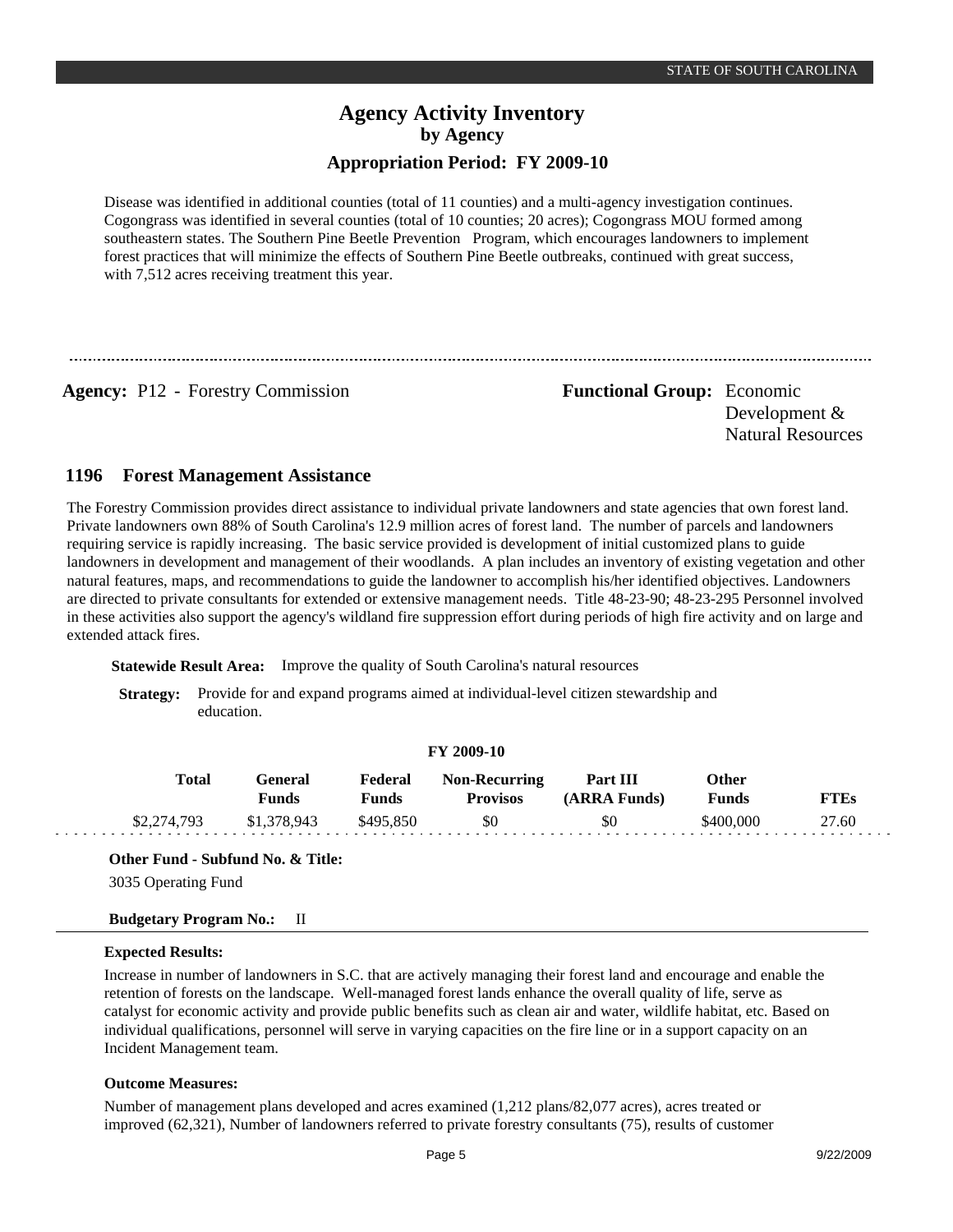# **Agency Activity Inventory by Agency**

## **Appropriation Period: FY 2009-10**

satisfaction survey (95% of customers satisfied), number of landowners recognized for implementing stewardship management practices (5 tracts/1,392 acres). Increase in the implementation of Best Management Practices.

**Agency:** P12 - Forestry Commission **Functional Group:** Economic

Development & Natural Resources

#### **Pass-through Programs 1197**

Federal funds supplied by the U.S. Forest Service are made available to other public and private organizations to strengthen partnerships designed to improve forestry initiatives. These are pass-through funds. Title 48-23-90

**Statewide Result Area:** Improve the quality of South Carolina's natural resources

**Strategy:** Provide for and expand programs aimed at individual-level citizen stewardship and education.

## **FY 2009-10**

| <b>Total</b> | General<br><b>Funds</b> | Federal<br>Funds | <b>Non-Recurring</b><br><b>Provisos</b> | Part III<br>(ARRA Funds) | Other<br><b>Funds</b> | <b>FTEs</b> |
|--------------|-------------------------|------------------|-----------------------------------------|--------------------------|-----------------------|-------------|
| \$144,150    | \$0                     | \$144.150        | \$0                                     | \$0                      | \$0                   | 0.00        |

**Other Fund - Subfund No. & Title:**

### **Budgetary Program No.:** II

### **Expected Results:**

Cooperative inter-organizational programs that leverage resources and expertise and increase or enhance services resulting in forest, habitat and water supply protection and increased recreation opportunities. 'Department of Natural Resources, \$45,750; Clemson University, \$11,400; S.C. Wildlife Federation, \$4,000; Ninety-Six RC&D, \$1,000; Private Forestry Consultants, \$42,500; National Wild Turkey Federation, \$7,500; Natural Resource Conservation Service, \$28,000; Palmetto Conservation Foundation, \$4,000.

## **Outcome Measures:**

Appropriate outcome measures are included in each project agreement. Number of forest stewardship plans written by private forestry consultants (52plans / 19,710 acres)

**Agency:** P12 - Forestry Commission **Functional Group:** Economic

Development & Natural Resources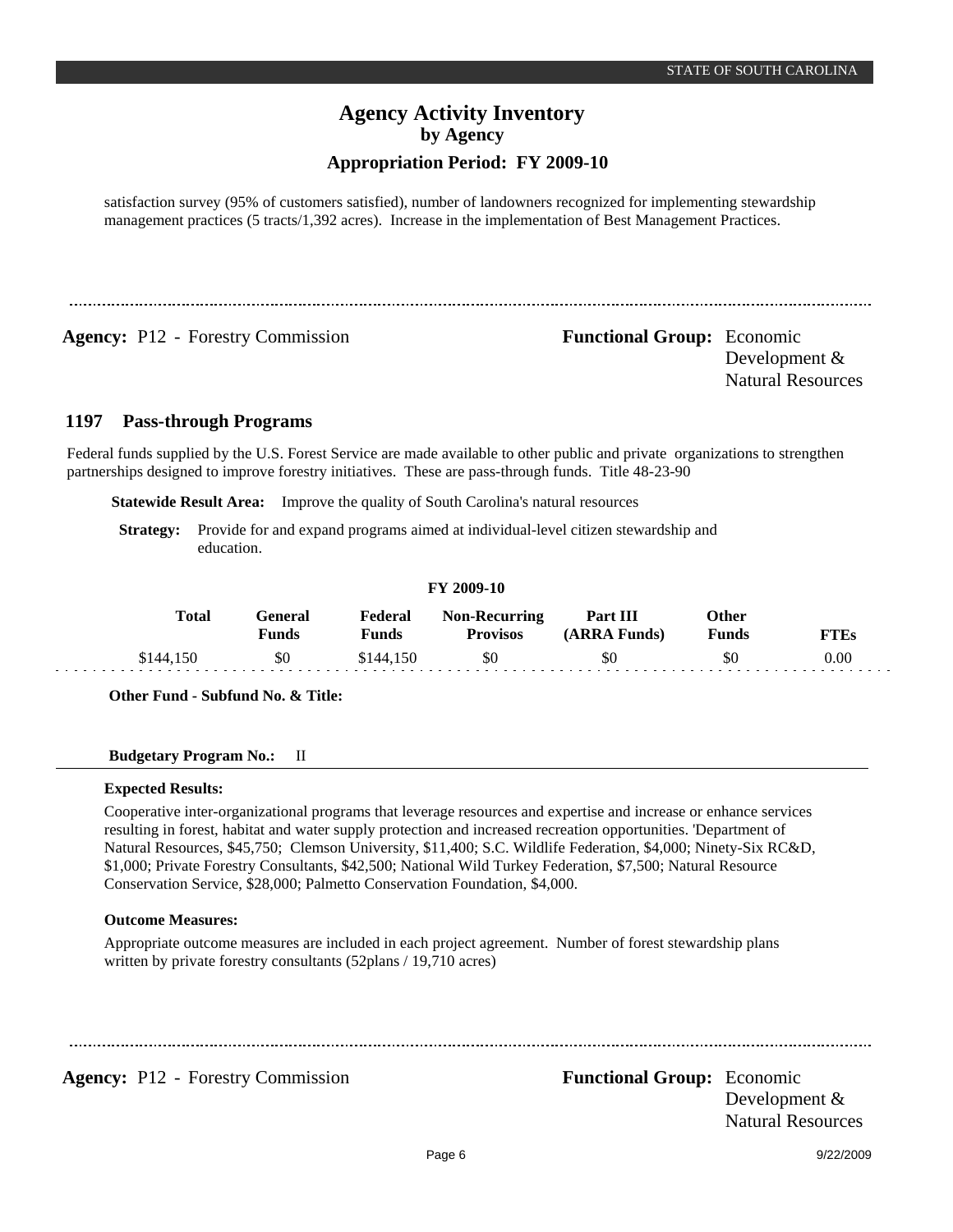#### **Forest Renewal Program Financial Assistance 1198**

Provides financial assistance to promote reforestation and other forestry improvement treatments on family owned forest lands as authorized under SC Code of Laws Title 48 Chapters 28 & 30. Program funding is public/private partnership with 90% of funds for reforestation projects provided by landowner and private wood using industry.

**Statewide Result Area:** Improve the quality of South Carolina's natural resources

**Strategy:** Provide for the protection of outcome-driven policies / incentives / programs aimed at ecological sustainability.

### **FY 2009-10**

| <b>Total</b> | :eneral<br>√unds | Federal<br>$\tau_{\bf unde}$ | <b>Non-Recurring</b><br>Provisos | Part III<br>Funds) | Other |      |
|--------------|------------------|------------------------------|----------------------------------|--------------------|-------|------|
| നവ<br>ററ     | 0 OOC<br>20 U    | \$0                          | \$0                              | 80                 | .000  | 1.50 |

**Other Fund - Subfund No. & Title:**

3985 Forest Renewal Fund

## **Budgetary Program No.:** II

## **Expected Results:**

Forest health and productivity will be enhanced on family owned forests as under stocked and non-productive forest lands are reforested or improved. Productive, healthy forests remaining an important catalyst for economic activity.

## **Outcome Measures:**

Treatment plans developed (393), acres planted or improved (18,922), financial assistance earned (\$744,250), number of landowners receiving financial assistance (321), total value of landowner work performed (\$3,128,645), yielding greater than 15:1 return on investment of state dollars.

**Agency:** P12 - Forestry Commission **Functional Group:** Economic Development & Natural Resources

#### **Community Forestry Assistance 1199**

The program assists municipal and county governments in creating, maintaining, and enhancing community's forest conservation and management within their jurisdictions; to provide for, coordinate and/or conduct information, education and training regarding community forestry, wildland-urban interface issues, and arboricultural best management practices; to provide grants to local governments, non-profit organizations, and educational institutions of higher learning to create, enhance and support long-term local, regional and statewide community forestry programs. Approximately \$140,000 of federal funds are issued as competitive grants to local municipalities. Title 48-23-90 Personnel involved in these activities also support the agency's wildland fire suppression effort during periods of high fire activity and on large and extended attack fires.

**Statewide Result Area:** Improve the quality of South Carolina's natural resources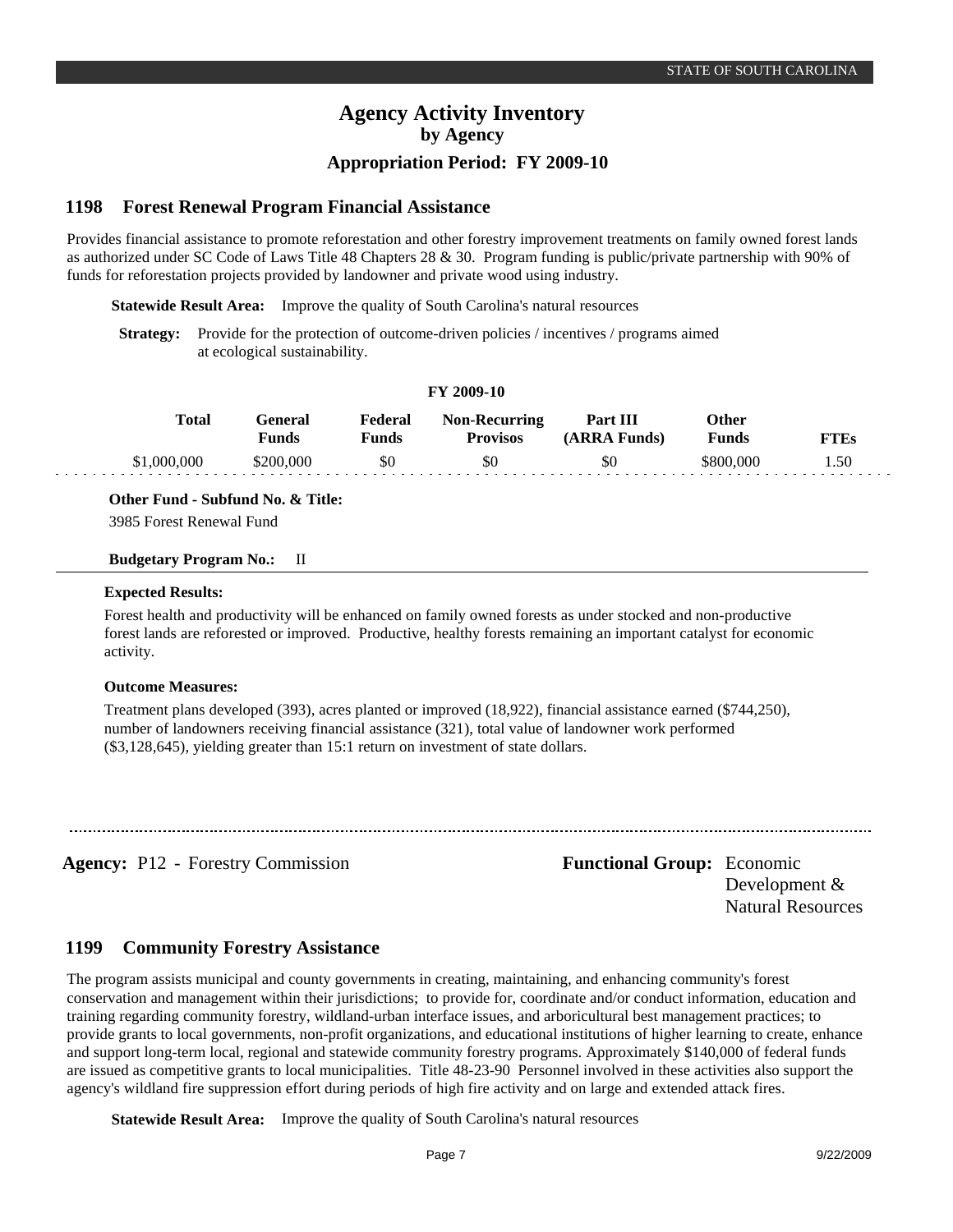# **Agency Activity Inventory by Agency**

## **Appropriation Period: FY 2009-10**

**Strategy:** Provide for the protection of outcome-driven policies / incentives / programs aimed at ecological sustainability.

## **FY 2009-10**

| Total     | General<br><b>Funds</b> | Federal<br>Funds | <b>Non-Recurring</b><br><b>Provisos</b> | Part III<br>(ARRA Funds) | )ther<br>Funds |      |
|-----------|-------------------------|------------------|-----------------------------------------|--------------------------|----------------|------|
| \$298,290 | \$38,290                | \$260,000        | \$0                                     | \$0                      | SC             | 5.00 |

**Other Fund - Subfund No. & Title:**

### **Budgetary Program No.:** II

### **Expected Results:**

Expected results include but are not limited to: improved air quality, energy conservation through reduced heat island effect in downtown areas, local government recognition and management of the community tree resource, sustained financial support on the local level for community tree management, more professional public tree managers to provide safe walkways, streets and parks, and more public trees planted and maintained to beautify, cool, and clean South Carolina communities. Based on individual qualifications, personnel will serve in varying capacities on the fire line or in a support capacity on an Incident Management team.

### **Outcome Measures:**

Outcome measures include: # of local governments having a community forestry program (86); # of municipal and/or county tree management ordinances (98); # of municipal tree inventories and/or management plans (35) # of Tree City USA's (41) new (2); # of municipal and/or county government representation at training and continuing education events (68); # of local governments provided assistance by state personnel (107) # of educational institutions, non-profit organizations, professional associations and/or individual groups or individuals provided assistance by state personnel (83).

**Agency:** P12 - Forestry Commission **Functional Group:** Economic

Development & Natural Resources

#### **Forest Resource Development 1200**

This activity provides the Forest Inventory & Analysis (FIA), the only up-to-date, accurate data on South Carolina's forest resource. This is done in coordination with other states, regions and the country. Agency crews collect field data that is analyzed and published online and in technical reports. This data is utilized in developing or expanding sustainable markets for forest products to benefit forest landowners, forest industry, and the state's economy. The data is critical in attracting and maintaining forest industry investment and jobs, the # 1 manufacturing segment. Title 48-23-90 Personnel involved in these activities also support the agency's wildland fire suppression effort during periods of high fire activity and on large and extended attack fires.

**Statewide Result Area:** Improve the quality of South Carolina's natural resources

**Strategy:** Provide for the marketing and enhancement of the economic and social value of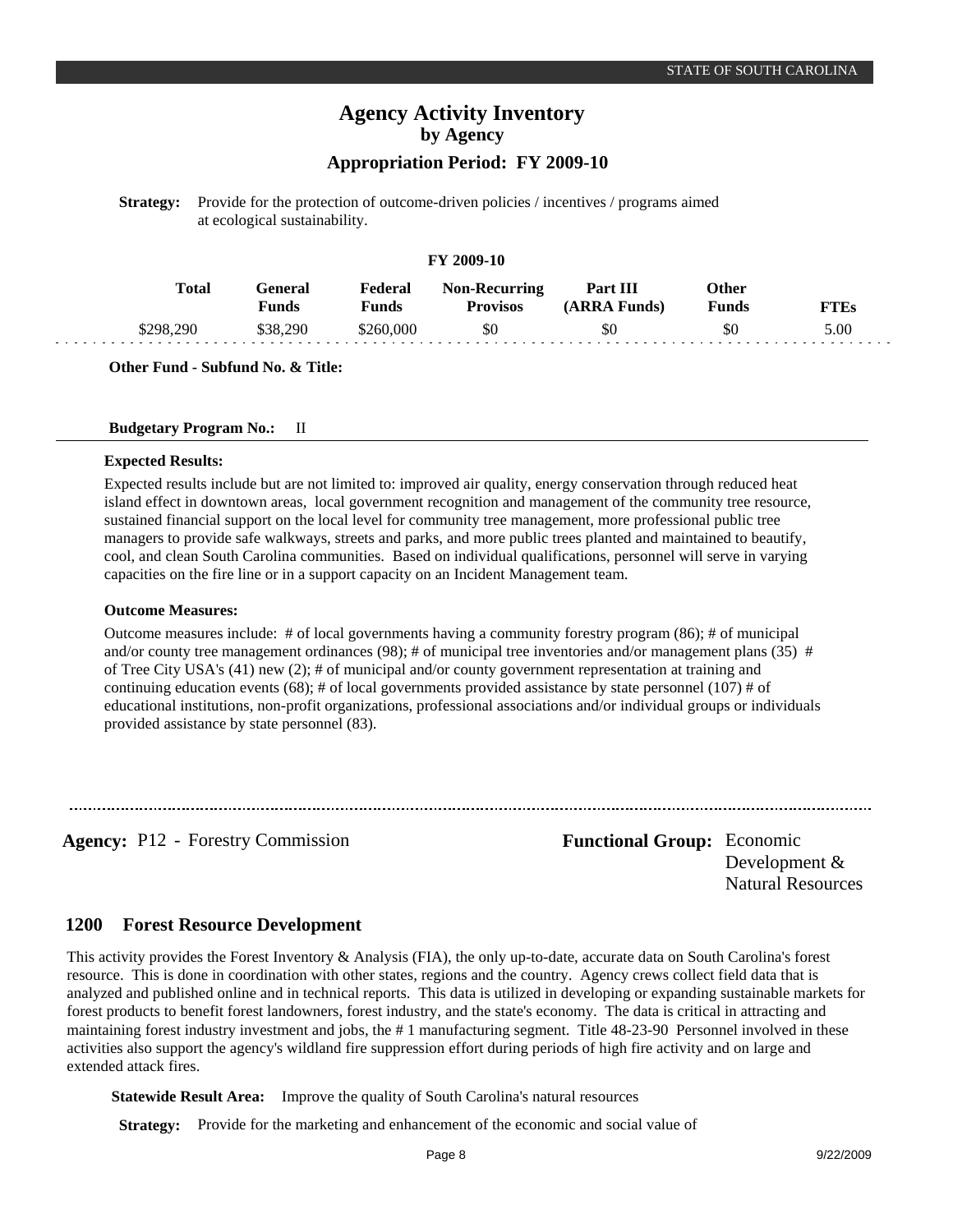SC's natural resources.

|           |                         | <b>FY 2009-10</b> |                                         |                          |                       |             |  |  |  |  |
|-----------|-------------------------|-------------------|-----------------------------------------|--------------------------|-----------------------|-------------|--|--|--|--|
| Total     | General<br><b>Funds</b> | Federal<br>Funds  | <b>Non-Recurring</b><br><b>Provisos</b> | Part III<br>(ARRA Funds) | Other<br><b>Funds</b> | <b>FTEs</b> |  |  |  |  |
| \$502.161 | \$126,575               | \$291.383         | \$0                                     | \$0                      | \$84.203              | 10.00       |  |  |  |  |

**Other Fund - Subfund No. & Title:**

3985 Forest Renewal Fund

**Budgetary Program No.:** II

## **Expected Results:**

Agency crews measure the network of FIA plots on a 5-year schedule. Forest resource data is analyzed, published promptly, and distributed to appropriate audiences. Data is used to identify the best opportunities for expanding or developing markets for forest products. Assistance is available to existing forest products companies to help them operate more efficiently and profitably. This activity plays a major role in determining whether South Carolina's forests are managed sustainably. Based on individual qualifications, personnel will serve in varying capacities on the fire line or in a support capacity on an Incident Management team.

## **Outcome Measures:**

Independent economic impact studies by the Palmetto Agribusiness Council, the Palmetto Institute and the USC Moore School of Business confirm forestry's \$17+ billion economic impact to SC's economy. In support of the state's leading manufacturing industry, the SCFC began the 10th forest survey in January 2007 and crews are on schedule to complete remeasurement of all 3,452 plots by December 2011. 541 plots were measured during FY '08-'09. Also, agency personnel completed wood utilization studies on 4 harvesting operations to estimate merchantability standards and biomass availability. 16 economic development projects in FY '08-'09 were focused on developing new markets for forest products. Five forest products announcements totaled \$1.1 billion in capital investment and 207 new jobs. Forest industry investments were announced by the Department of Energy at SRS (\$795 million), Rollcast Energy (\$170 million), Sonoco (\$135 million), Palmetto Renewable Energy (\$1.5 million), and Denmark Lumber Co. Resource development staff made 214 business assists and partnered with 25 economic development organizations.

**Agency:** P12 - Forestry Commission **Functional Group:** Economic Development & Natural Resources

#### **Nurseries and Tree Improvement 1201**

Serve as a stable reserve source of seedlings from the best genetic stock to South Carolina landowners to support forest investment and jobs. Support forest regeneration, promote efficient wood production and multiple use, promote restoration of the longleaf pine ecosystem, and provide a wide variety of hardwoods and conifers not commonly available for wildlife, wetlands restoration, and various cost-share programs. Support new demands for wood production by bio energy and carbon sequestration investments. Personnel involved in these activities also support the agency's wildland fire suppression effort during periods of high fire activity and on large and extended attack fires. Title 48-23-100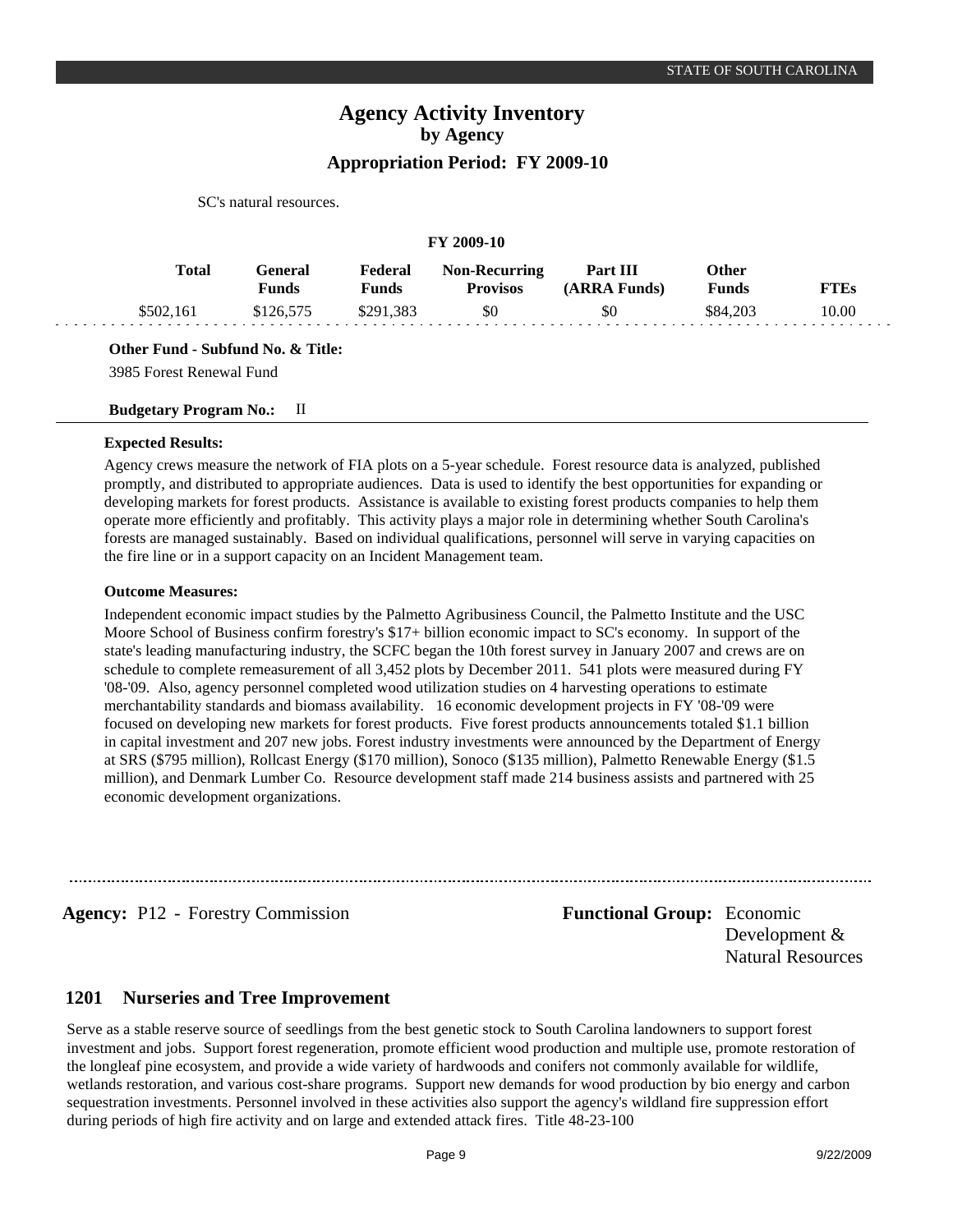**Statewide Result Area:** Improve the quality of South Carolina's natural resources

**Strategy:** Provide for the marketing and enhancement of the economic and social value of SC's natural resources.

## **FY 2009-10**

| <b>Total</b> | General<br><b>Funds</b> | Federal<br>Funds | <b>Non-Recurring</b><br><b>Provisos</b> | Part III<br>(ARRA Funds) | Other<br>Funds | <b>FTEs</b> |
|--------------|-------------------------|------------------|-----------------------------------------|--------------------------|----------------|-------------|
| \$871,000    | \$0                     | \$15,000         | \$0                                     | \$0                      | \$856,000      | 7.00        |

**Other Fund - Subfund No. & Title:**

3035 Operating Fund

## **Budgetary Program No.:** II

## **Expected Results:**

Provide species and types to meet demand not otherwise available. Provide quality genetic seed for small landowner not always available from commercial sources. Supports South Carolina's forest and job investment. Based on individual qualifications, personnel will serve in varying capacities on the fire line or in a support capacity on an Incident Management team.

## **Outcome Measures:**

5.2 million seedlings of 50+ tree selections sold in FY '08-'09. Customer survey shows 88% satisfaction with seedlings & service. \$125,638 worth of seed & cones sold to industry to fill shortages. 20.5 acres of 3rd cycle loblolly pine orchards established. Actively participating w/ Cellfor, ArborGen and the NC State Tree Improvement Cooperative to assure SC landowners will have access to the best quality seedlings in the future.

**Agency:** P12 - Forestry Commission **Functional Group:** Economic

Development & Natural Resources

#### **Forestry Best Management Practices 1202**

This activity involves locating active forestry operations and providing site-specific recommendations to ensure protection of water quality through appropriate implementation of and coordination with SCDHEC forestry Best Management Practices (BMPs). Forests process and produce most of the water used by the state. The partnership between public and private cooperators utilizes a non-regulatory approach to encourage cooperation among all landowner classes, and specially trained foresters provide consistent guidance across the state. This unit conducts training to encourage BMP implementation for loggers, contractors, foresters, and forest landowners. The program is recognized regionally and nationally, having won the Environmental Protection Agency's Environmental Awareness Award in 2000. Title 48-36-30; 48-23-90 Personnel involved in these activities also support the agency's wildland fire suppression effort during periods of high fire activity and on large and extended attack fires.

**Statewide Result Area:** Improve the quality of South Carolina's natural resources

**Strategy:** Provide for the protection of outcome-driven policies / incentives / programs aimed at ecological sustainability.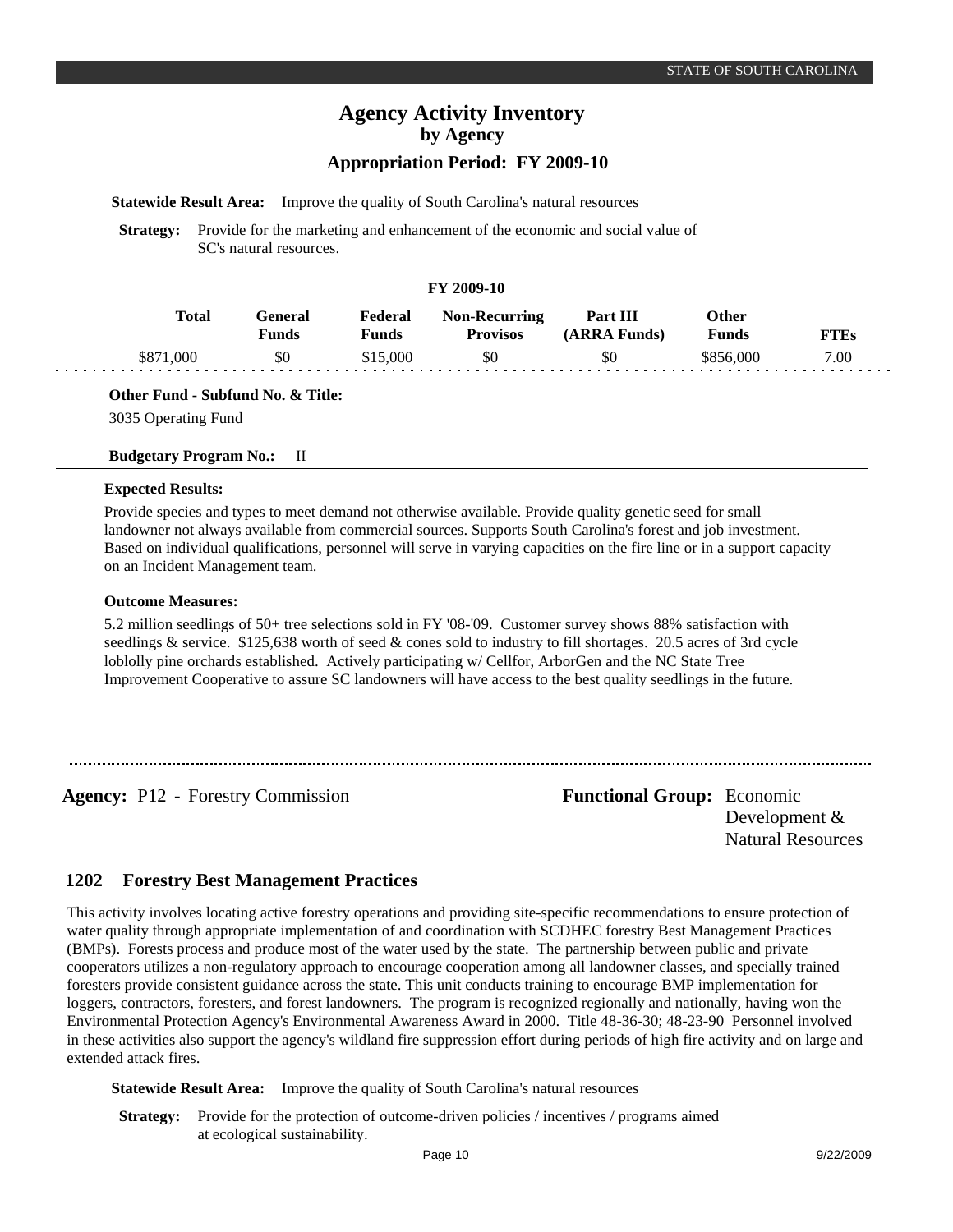## **FY 2009-10**

| <b>Total</b> | <b>General</b><br><b>Funds</b> | Federal<br><b>Funds</b> | Non-Recurring<br><b>Provisos</b> | Part III<br>(ARRA Funds) | <b>Other</b><br><b>Funds</b> | <b>FTEs</b> |
|--------------|--------------------------------|-------------------------|----------------------------------|--------------------------|------------------------------|-------------|
| \$332,158    | \$0                            | \$215,000               | \$0                              | \$0                      | \$117.158                    | 5.00        |

3035 Operating Fund

## **Budgetary Program No.:** II

## **Expected Results:**

Prevent/minimize water quality impacts when silviculture activities are conducted. Conduct courtesy BMP exams on all active forestry operations located; communicate specific recommendations for each site and maintain high BMP compliance on private, public, and industrial forest land. Conduct monitoring surveys to document improvements and identify areas for targeted training efforts. Improve cooperation with appropriate state and federal agencies and assist them with forestry related issues. Based on individual qualifications, personnel will serve in varying capacities on the fire line or in a support capacity on an Incident Management team.

## **Outcome Measures:**

Conducted courtesy BMP exams on 347 active forestry operations. Implementation monitoring indicates overall BMP compliance during harvesting was 99% for 2007-2008. An independent expert review concludes SC's BMPs for Forestry to effectively protect water quality when properly implemented. Provided 3,953 contact hours of BMP training programs for loggers, landowners, foresters, and contractors throughout the state. Conducted 92 hours of aerial detection for water quality problems. Responded to 44 complaints regarding forestry operations. Utilized existing agreements with other agencies to share information and improve participation in BMP program.

**Agency:** P12 - Forestry Commission Functional Group: Economic

Development & Natural Resources

#### **State Forest Education 1203**

Promote understanding of the values, features and resources of the state's forests and public benefits of healthy forests. Support forest industry investment through improved public knowledge of forest resources. Make lands available for forestry research and demonstration projects. Title 48-23-130; 48-23-260 Personnel involved in these activities also support the agency's wildland fire suppression effort during periods of high fire activity and on large and extended attack fires.

**Statewide Result Area:** Improve the quality of South Carolina's natural resources

**Strategy:** Provide for and expand programs aimed at individual-level citizen stewardship and education.

**FY 2009-10**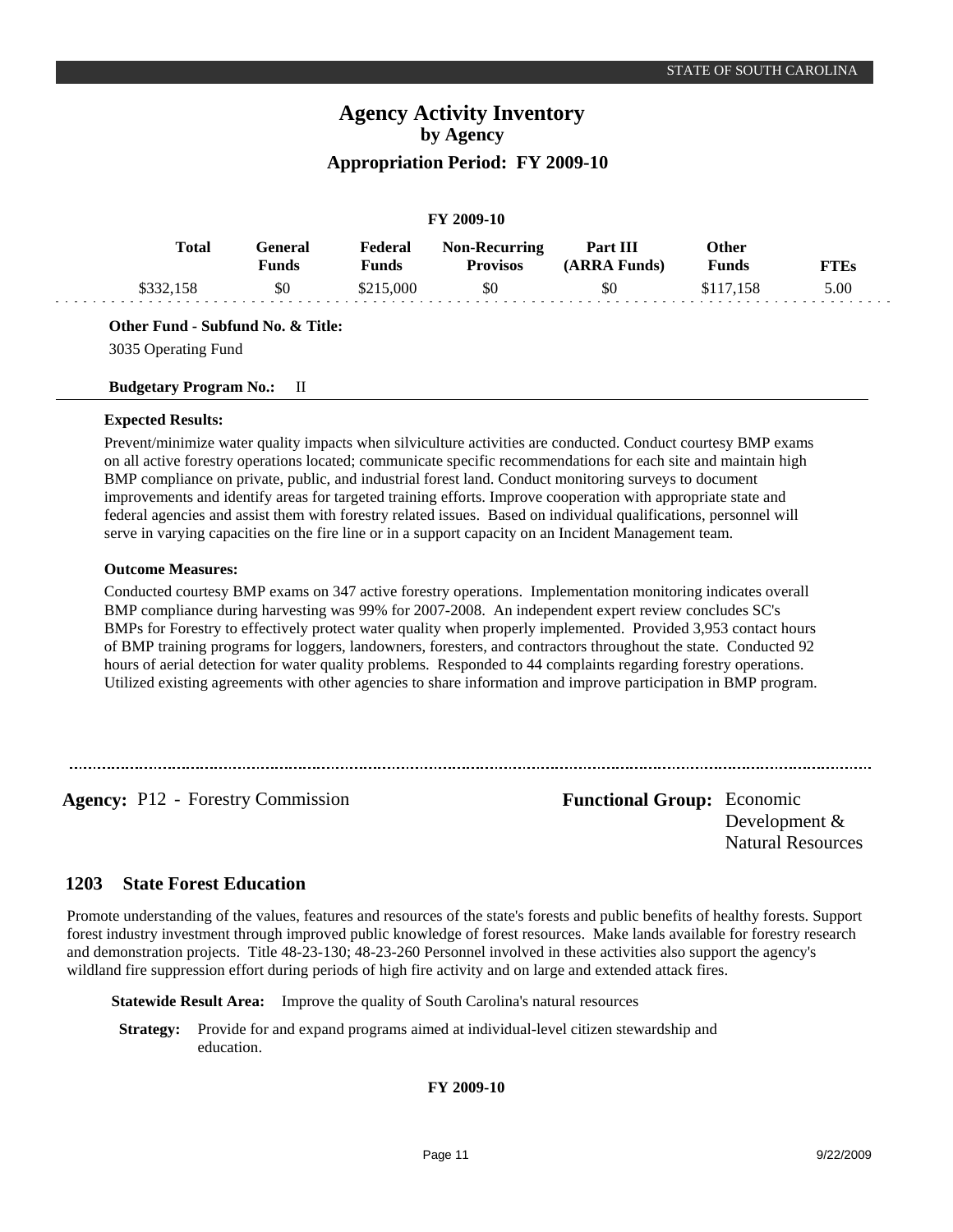**Other** 

**Part III** 

## **Agency Activity Inventory by Agency**

## **Appropriation Period: FY 2009-10**

| <b>Total</b>                                                                                                                                                                                                                                                                                                                                                                                                                                                                                                                                                                                | <b>General</b><br><b>Funds</b> | Federal<br><b>Funds</b> | <b>Non-Recurring</b><br><b>Provisos</b>                                                                                                                           | Part III<br>(ARRA Funds)          | Other<br><b>Funds</b>       | <b>FTEs</b>              |
|---------------------------------------------------------------------------------------------------------------------------------------------------------------------------------------------------------------------------------------------------------------------------------------------------------------------------------------------------------------------------------------------------------------------------------------------------------------------------------------------------------------------------------------------------------------------------------------------|--------------------------------|-------------------------|-------------------------------------------------------------------------------------------------------------------------------------------------------------------|-----------------------------------|-----------------------------|--------------------------|
| \$455,721                                                                                                                                                                                                                                                                                                                                                                                                                                                                                                                                                                                   | \$0                            | \$0                     | \$0                                                                                                                                                               | \$0                               | \$455,721                   | 2.50                     |
| Other Fund - Subfund No. & Title:<br>3035 Operating Fund                                                                                                                                                                                                                                                                                                                                                                                                                                                                                                                                    |                                |                         |                                                                                                                                                                   |                                   |                             |                          |
| <b>Budgetary Program No.:</b>                                                                                                                                                                                                                                                                                                                                                                                                                                                                                                                                                               | III, IV                        |                         |                                                                                                                                                                   |                                   |                             |                          |
| <b>Expected Results:</b>                                                                                                                                                                                                                                                                                                                                                                                                                                                                                                                                                                    |                                |                         |                                                                                                                                                                   |                                   |                             |                          |
| School groups, teachers tours, scout troops and others use the forest as an outdoor classroom. Universities and<br>others use forests for research projects. Based on individual qualifications, personnel will serve in varying<br>capacities on the fire line or in a support capacity on an Incident Management team.                                                                                                                                                                                                                                                                    |                                |                         |                                                                                                                                                                   |                                   |                             |                          |
| <b>Outcome Measures:</b>                                                                                                                                                                                                                                                                                                                                                                                                                                                                                                                                                                    |                                |                         |                                                                                                                                                                   |                                   |                             |                          |
| State Forests conducted educational programs for 43 classes/groups, reaching 2,257 participants. Harbison State<br>Forest also held 3 professional development training sessions for teachers related to forestry with 57 participants.                                                                                                                                                                                                                                                                                                                                                     |                                |                         |                                                                                                                                                                   |                                   |                             |                          |
| <b>Agency: P12 - Forestry Commission</b>                                                                                                                                                                                                                                                                                                                                                                                                                                                                                                                                                    |                                |                         |                                                                                                                                                                   | <b>Functional Group:</b> Economic | Development $&$             | <b>Natural Resources</b> |
| 1204<br><b>State Forest Resource Management</b>                                                                                                                                                                                                                                                                                                                                                                                                                                                                                                                                             |                                |                         |                                                                                                                                                                   |                                   |                             |                          |
| Management, development and protection of timber, wildlife, water quality, endangered species and other resources on 92,000<br>acres of State Forests. Maintenance of infrastructure. Twenty five percent of revenue generated from activity on State Forests<br>is paid to the county where the land is located for use in the local education system. Title 48-23-130; 48-23-260 Personnel<br>involved in these activities also support the agency's wildland fire suppression effort during periods of high fire activity and on<br>large and extended attack fires.<br><b>Strategy:</b> | SC's natural resources.        |                         | Statewide Result Area: Improve the quality of South Carolina's natural resources<br>Provide for the marketing and enhancement of the economic and social value of |                                   |                             |                          |
|                                                                                                                                                                                                                                                                                                                                                                                                                                                                                                                                                                                             |                                |                         |                                                                                                                                                                   |                                   |                             |                          |
| <b>Total</b>                                                                                                                                                                                                                                                                                                                                                                                                                                                                                                                                                                                | <b>General</b>                 | Federal                 | FY 2009-10<br><b>Non-Recurring</b>                                                                                                                                | Part III                          | Other                       |                          |
| \$5,976,485                                                                                                                                                                                                                                                                                                                                                                                                                                                                                                                                                                                 | <b>Funds</b><br>\$0            | <b>Funds</b><br>\$0     | <b>Provisos</b><br>\$0                                                                                                                                            | (ARRA Funds)<br>\$0               | <b>Funds</b><br>\$5,976,485 | <b>FTEs</b><br>26.50     |
|                                                                                                                                                                                                                                                                                                                                                                                                                                                                                                                                                                                             |                                |                         |                                                                                                                                                                   |                                   |                             |                          |
| Other Fund - Subfund No. & Title:                                                                                                                                                                                                                                                                                                                                                                                                                                                                                                                                                           |                                |                         |                                                                                                                                                                   |                                   |                             |                          |
| 3035 Operating Fund                                                                                                                                                                                                                                                                                                                                                                                                                                                                                                                                                                         |                                |                         |                                                                                                                                                                   |                                   |                             |                          |
| <b>Budgetary Program No.:</b>                                                                                                                                                                                                                                                                                                                                                                                                                                                                                                                                                               | Ш                              |                         |                                                                                                                                                                   |                                   |                             |                          |

**Expected Results:**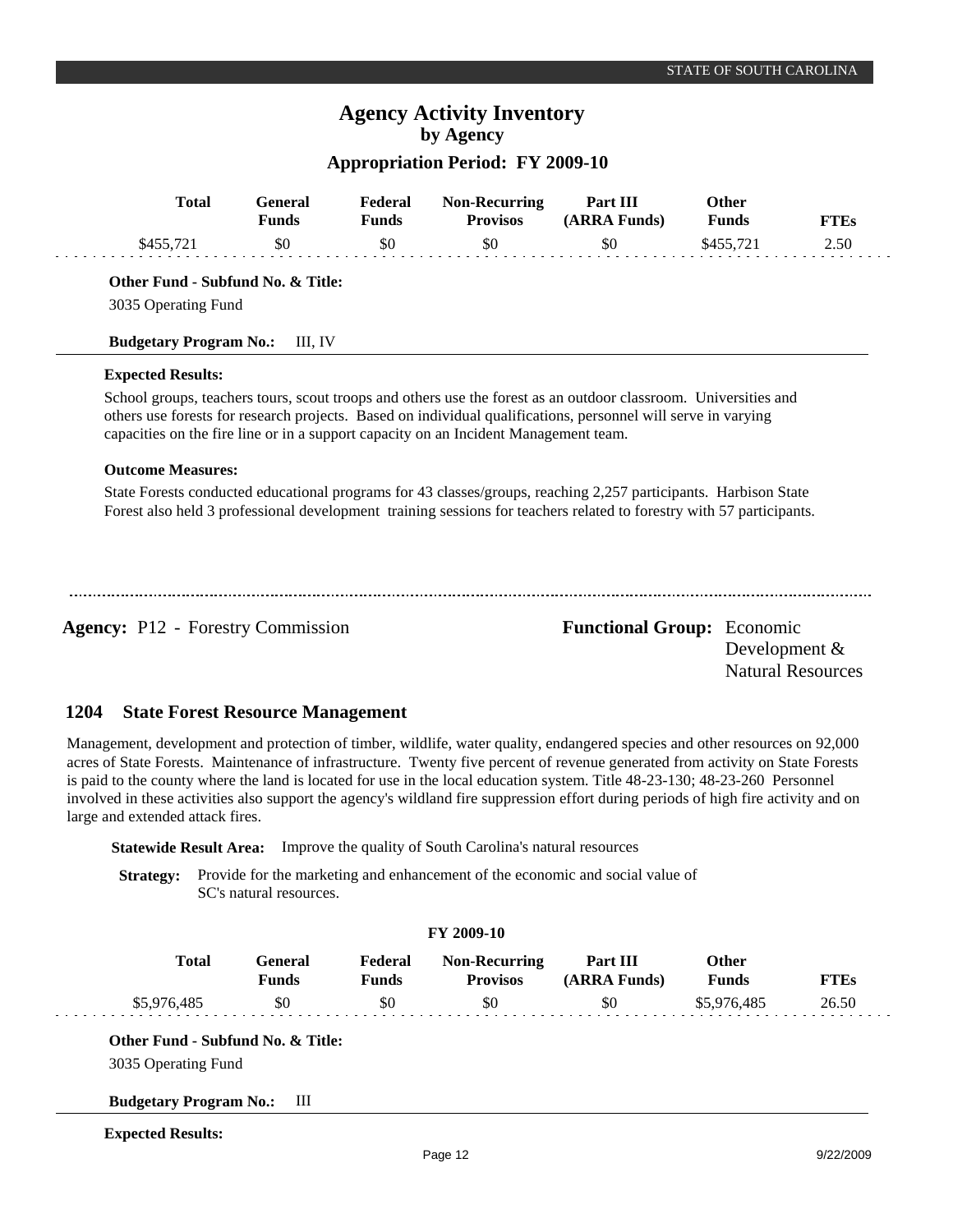Forest health, timber production, air and water quality, wildlife habitat and forest based recreational opportunities will be improved. Baseline for carbon sequestration established. Revenue generated will support state forest system and county school districts. All resources will be sustainable. Equipment, property lines, trails, roads, etc. will be maintained. Based on individual qualifications, personnel will serve in varying capacities on the fire line or in a support capacity on an Incident Management team.

## **Outcome Measures:**

Number of acres improved/treated (3256), revenue generated (\$3,542,462.51), hunter success, status of endangered species recovery, input from local recreation councils. Revenue returned to local school districts (\$877,429.62). Increased in revenue from FY08 to FY 09 by approx 32%.

**Agency:** P12 - Forestry Commission **Functional Group:** Economic

Development & Natural Resources

#### **Forestry Program Outreach 1205**

The Forestry Commission makes citizens aware of the benefits and importance of the state's forest resources and of the forestry services for which they may be eligible. Forestry Commission personnel design and conduct forestry education programs for formal and non-formal educators and school groups, as well as the general public. Title 48-23-90 Personnel involved in these activities also support the agency's wildland fire suppression effort during periods of high fire activity and on large and extended attack fires.

**Statewide Result Area:** Improve the quality of South Carolina's natural resources

**Strategy:** Provide for and expand programs aimed at individual-level citizen stewardship and education.

### **FY 2009-10**

| Total     | General)<br>Funds | Federal<br>Funds | <b>Non-Recurring</b><br><b>Provisos</b> | Part III<br>(ARRA Funds) | <b>Other</b><br><b>Funds</b> | <b>FTEs</b> |
|-----------|-------------------|------------------|-----------------------------------------|--------------------------|------------------------------|-------------|
| \$205,359 | \$50.426          | \$15,000         | \$0                                     | \$0                      | \$139.933                    | 5.80        |

**Other Fund - Subfund No. & Title:**

3035 Operating Fun

### **Budgetary Program No.:** IV

## **Expected Results:**

Educators, school groups and members of the public learn the benefits of trees and forest management as well as wildfire prevention. New landowners and/or underserved landowners and communities will practice informed forest management enhancing forest investment returns and economic impact.

## **Outcome Measures:**

18 teachers participated in FY '09 SC Teachers Tour for 3 hours of graduate credit. 100% reported that the course exceeded their expectations for professional education development. Wood Magic Forest Fair programs were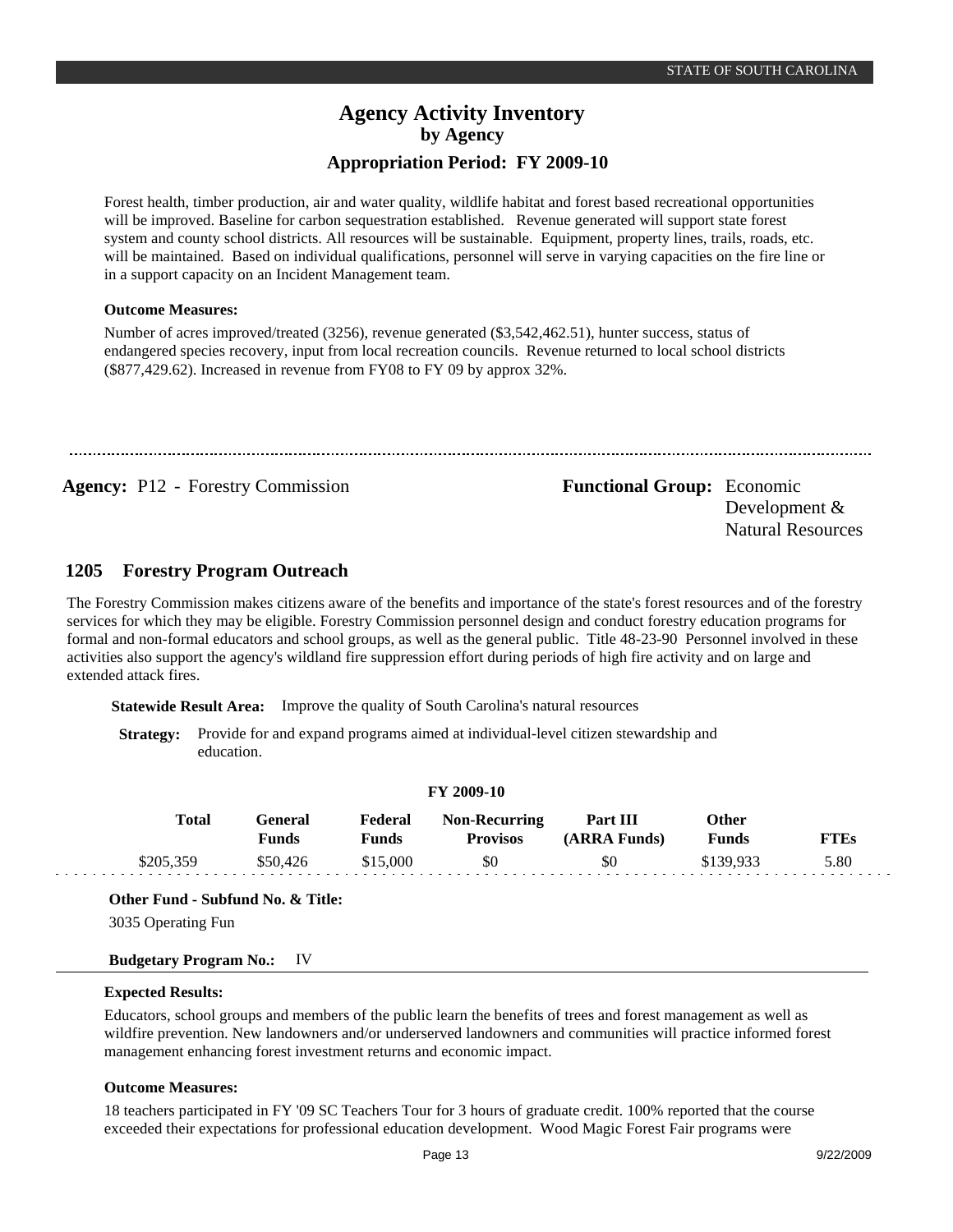conducted at 3 locations; 1,509 students, 325 teachers and other adults attended for a total of 2,120 participants. Pre and post-tests scores rose from an average of 48% to 87% with significant gain in knowledge about forests in 100% of the major categories measured. 23 Professional development workshops were held for formal and nonformal educators with 464 participants, a significant gain over previous years. 4 Professional conferences were attended and exhibits were used to reach approximately 2,345 educators.

**Agency:** P12 - Forestry Commission Functional Group: Economic Development & Natural Resources

#### **Administration 1206**

Provide administrative support to forestry programs and functions. This support includes, but is not limited to executive leadership, financial management, personnel management, procurement of goods and services, facilities management and communications. Coordinates with other agencies to ensure efficient resource use. Also provides legislative communication as requested and development and review of agency policy and procedures. Title 48-23-90

**Statewide Result Area:** Improve the quality of South Carolina's natural resources

**Strategy:** Administration

| F I 2009-10 |              |                  |                  |                                         |                          |                |             |
|-------------|--------------|------------------|------------------|-----------------------------------------|--------------------------|----------------|-------------|
|             | <b>Total</b> | General<br>Funds | Federal<br>Funds | <b>Non-Recurring</b><br><b>Provisos</b> | Part III<br>(ARRA Funds) | Other<br>Funds | <b>FTEs</b> |
|             | \$862,578    | \$862,578        | \$0              | \$0                                     | \$0                      | \$0            | 14.00       |

**FY 2009-10**

**Other Fund - Subfund No. & Title:**

**Budgetary Program No.:** I

## **Expected Results:**

Financial audits should be free of management letter comments and questioned costs. Goods and services provided on a timely basis as needed and payments made timely. Maintain facilities in good condition to avoid costly repairs.

## **Outcome Measures:**

No questioned costs or significant management letter comments on financial or compliance audits. Goods and services delivered on time 95% of time. Payments to vendors made on time 99% of time. Facilities maintained for needed and urgent repairs dependent on funds available. Employee turnover rate was 8.63% compared to a state rate of 12.32% indicating employee satisfaction.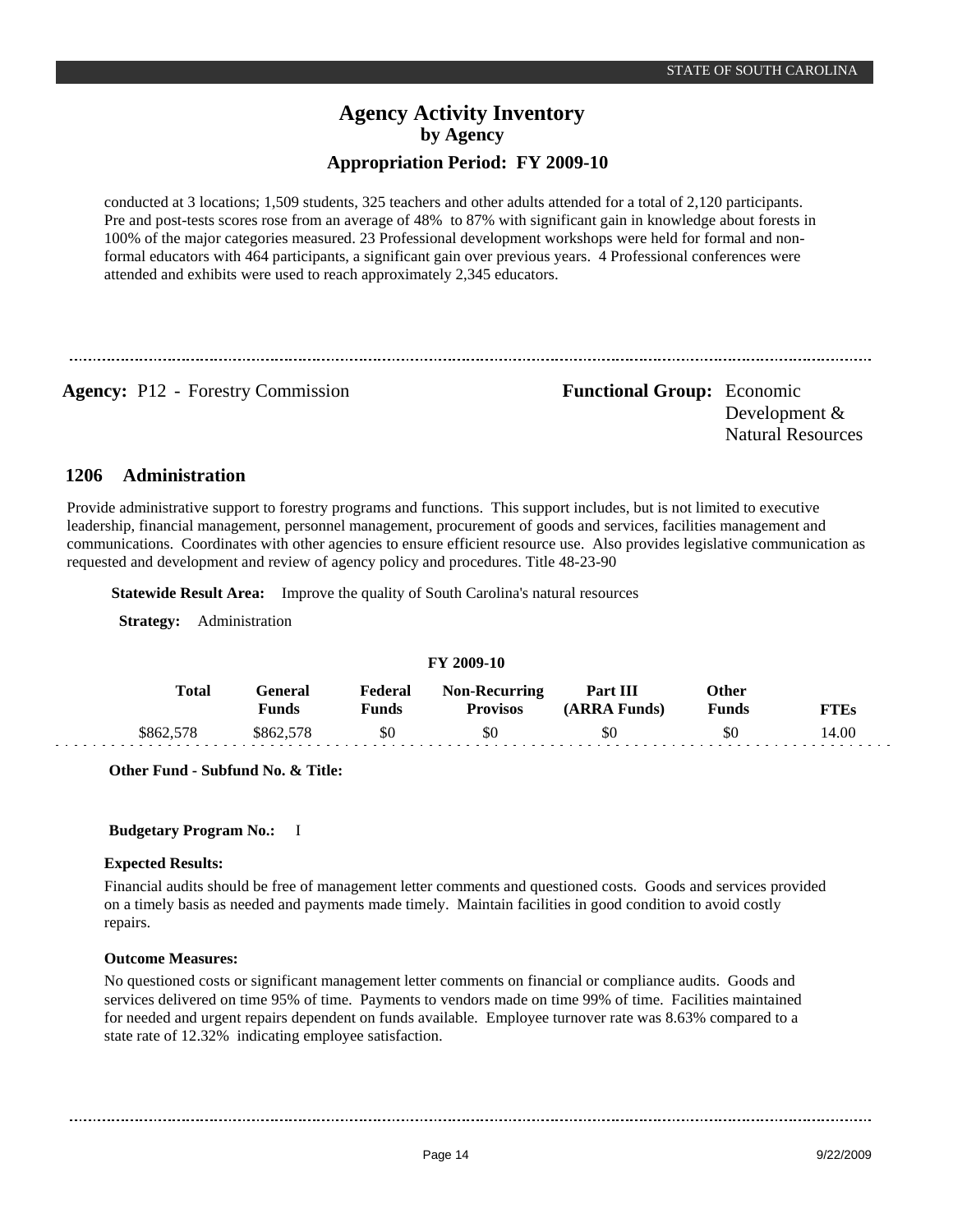**Agency:** P12 - Forestry Commission Functional Group: Economic

Development & Natural Resources

#### **Wildland Fire Dispatch 1623**

Quick and accurate dispatch of firefighters is essential to the Forestry Commission's wildland fire protection mission. The Computer Aided Dispatch System (CADS) allows the firefighters to make initial attack in a time reasonable to minimize losses to wildland fire. The maintenance and upgrading of this dispatch system is critical in ensuring the safety of life, property and natural resources from wildland fire. The Forestry Commission's dispatch system also acts as the primary backup communication system for all-risk incidents in support of SCEMD. Title 48-23-90

**Statewide Result Area:** Improve the quality of South Carolina's natural resources

**Strategy:** Provide for the response and prevention of irresponsible human behavior or nonhuman natural resource destruction.

## **FY 2009-10**

| <b>Total</b> | General)<br><b>Funds</b> | Federal<br>Funds | <b>Non-Recurring</b><br><b>Provisos</b> | Part III<br>(ARRA Funds) | Other<br>Funds | <b>FTEs</b> |
|--------------|--------------------------|------------------|-----------------------------------------|--------------------------|----------------|-------------|
| \$1,239,035  | \$1,239,035              | \$0              | \$0                                     | \$0                      | \$0            | 33.00       |

**Other Fund - Subfund No. & Title:**

## **Budgetary Program No.:** II , IV

## **Expected Results:**

Forestry Commission dispatchers are equipped and trained with state of the art computer technology. Wildland fire size and potential threats are minimized by dispatching the closest available resource as identified with the CADS. All forestry related fire activity--reports of wildfires, firefighter dispatch, air operations, prescribed burning notifications, and smoke management-- are monitored, managed, and documented with the CADS.

## **Outcome Measures:**

Forestry Commission dispatchers handle over 50,000 calls annually. In FY 2009, there were 2,718 calls for services which included 2,001 wildfire incidents. Dispatchers also took 15,339 smoke management burn notifications involving 543,951 acres of forestry, wildfire and agricultural prescribed fires in FY 2009. Insuring that these prescribed fires comply with existing smoke management guidelines minimize their impact on air quality. In compliance with Title 48-35-10, dispatchers direct other vegetative debris burners to an automated burn notification system. In FY 2009 this system handled 392,928 calls and accepted 335,495 burn notifications.

**Agency:** P12 - Forestry Commission **Functional Group:** Economic

Development & Natural Resources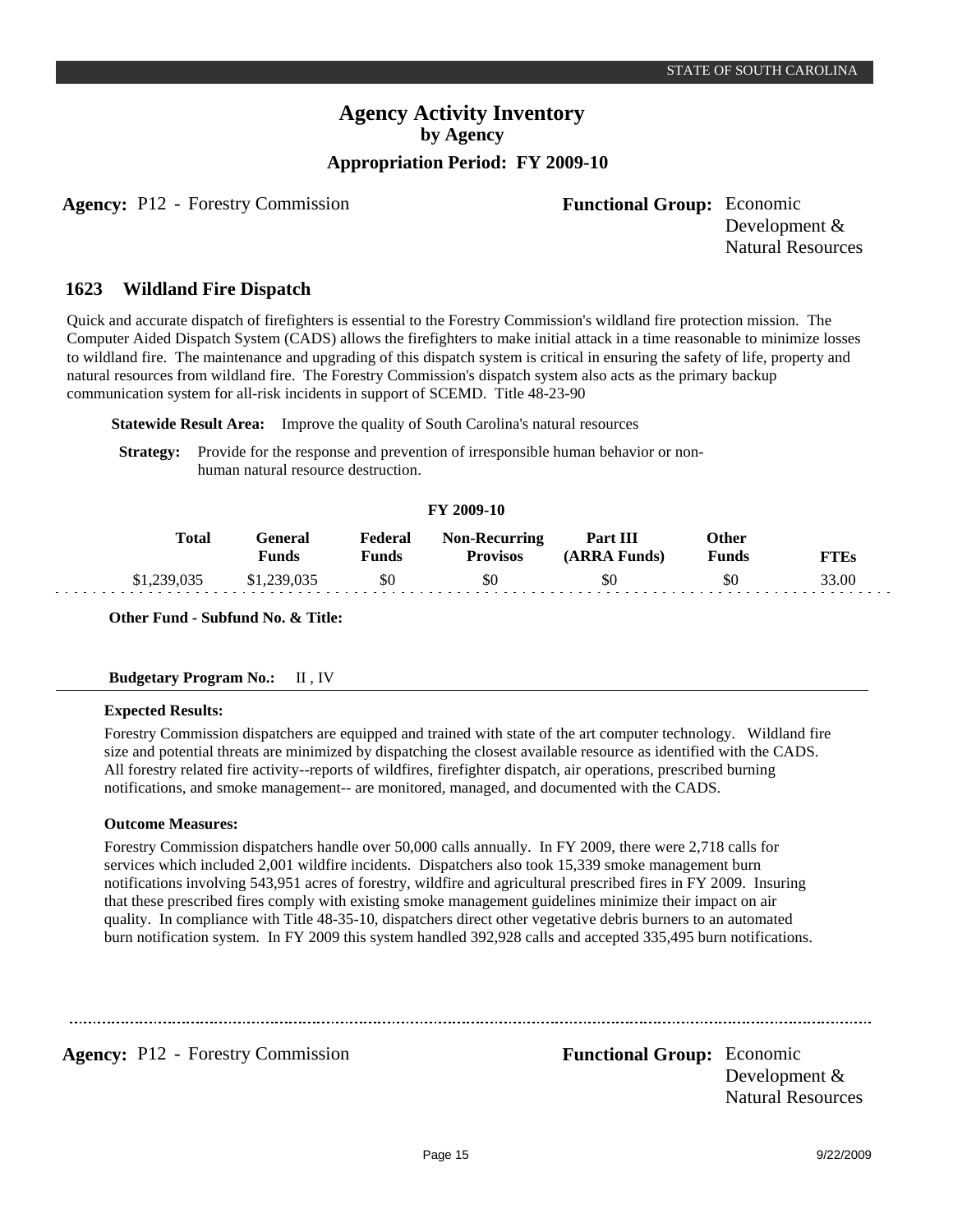#### **Wildland Fire Equipment 1624**

The Forestry Commission requires specialized wildfire fighting equipment (dozers with fire plows, dozer transport trucks, wildland fire engines, communications equipment) that must be maintained in a high state of readiness for safe and effective wildland firefighting response to meet its charged responsibility. It protects multibillion dollar corporate and personal forest investments and homes and commercial businesses. In 1996 the General Assembly appropriated recurring funds to establish a 15 year replacement cycle. This cycle has more than doubled due to budget reductions and inflation. The 15 year replacement cycle is critical to meeting life, home, property and resource protection requirements and protecting the wood supply for the state's #1 manufacturing segment. Title 48-23-90

**Statewide Result Area:** Improve the quality of South Carolina's natural resources

**Strategy:** Provide for the response and prevention of irresponsible human behavior or nonhuman natural resource destruction.

| FY 2009-10 |           |                  |                         |                                         |                          |                       |             |
|------------|-----------|------------------|-------------------------|-----------------------------------------|--------------------------|-----------------------|-------------|
|            | Total     | General<br>Funds | Federal<br><b>Funds</b> | <b>Non-Recurring</b><br><b>Provisos</b> | Part III<br>(ARRA Funds) | Other<br><b>Funds</b> | <b>FTEs</b> |
|            | \$870,677 | \$670,677        | \$0                     | \$0                                     | \$0                      | \$200,000             | 10.00       |

**Other Fund - Subfund No. & Title:**

3958 Sale of Assets

## **Budgetary Program No.:** II

## **Expected Results:**

Maintain and replace Type 6 and Type 7 wildland fire engines after 150,000 miles. Medium dozers and medium transport trucks after 15 years of service; large dozers, truck tractors, and lowboy trailers after 20 years of service. Equipment is maintained and serviced according to schedule and emergency repairs and maintenance conducted in the field to minimize down time of fire fighting equipment.

## **Outcome Measures:**

The replacement cycle has not been met. Firefighting efficiency and operator safety dictates that firefighting equipment be replaced on a reasonable and orderly schedule. Budget restrictions since 2001 have disrupted the replacement schedule. At present the Commission has 32 medium dozers over 15 years old, 9 of which are over 25 years. In 1 year the Commission will have an additional 56 dozers that are 15 years old or older bringing the total number of dozers in need of replacement up to 88 or almost 60% of the fleet. With funding levels now reduced to zero, and the price of a suppression unit continuing to increase, equipment replacement is falling further behind and is compromising fire protection requirements. As firefighting equipment reaches or exceeds the replacement age, fuel consumption and maintenance costs increase and reliability drops putting the safety of firefighters, residents and property at great risk. Maintaining a 15 year replacement cycle will help ensure firefighters have safe, efficient equipment and the multibillion dollar forest industry's investment and jobs are protected. With timely replacement, the number of homes or structures destroyed would also be reduced. In an average year, 183 homes or structures are destroyed or damaged. In the Highway 31 fire 193 homes or structures were destroyed or damaged for a total of 273 for the year.